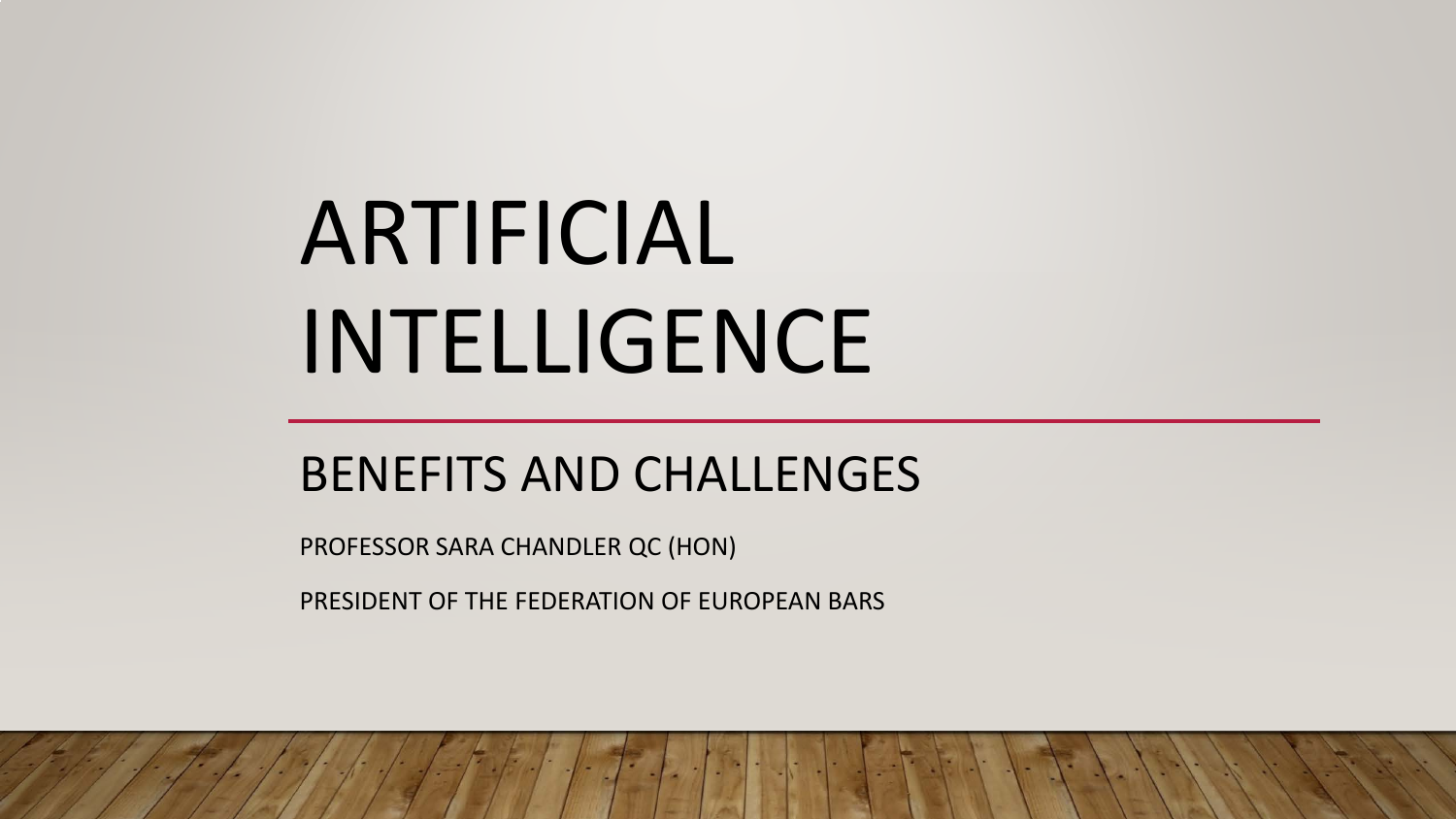#### INTRODUCTION

- An examination of the benefits and challenges of AI for the legal sector informs us that lawyers need to adapt and to put AI to best use.
- Legal services provision is not accessible to all, especially the poor, and many find legal services expensive, even if they can afford to pay.
- The legal profession must develop ways to enable access to law and justice as a top goal of research into legal AI.
- Need a social justice purpose to the use of AI to develop ways to help people understand and access their legal rights.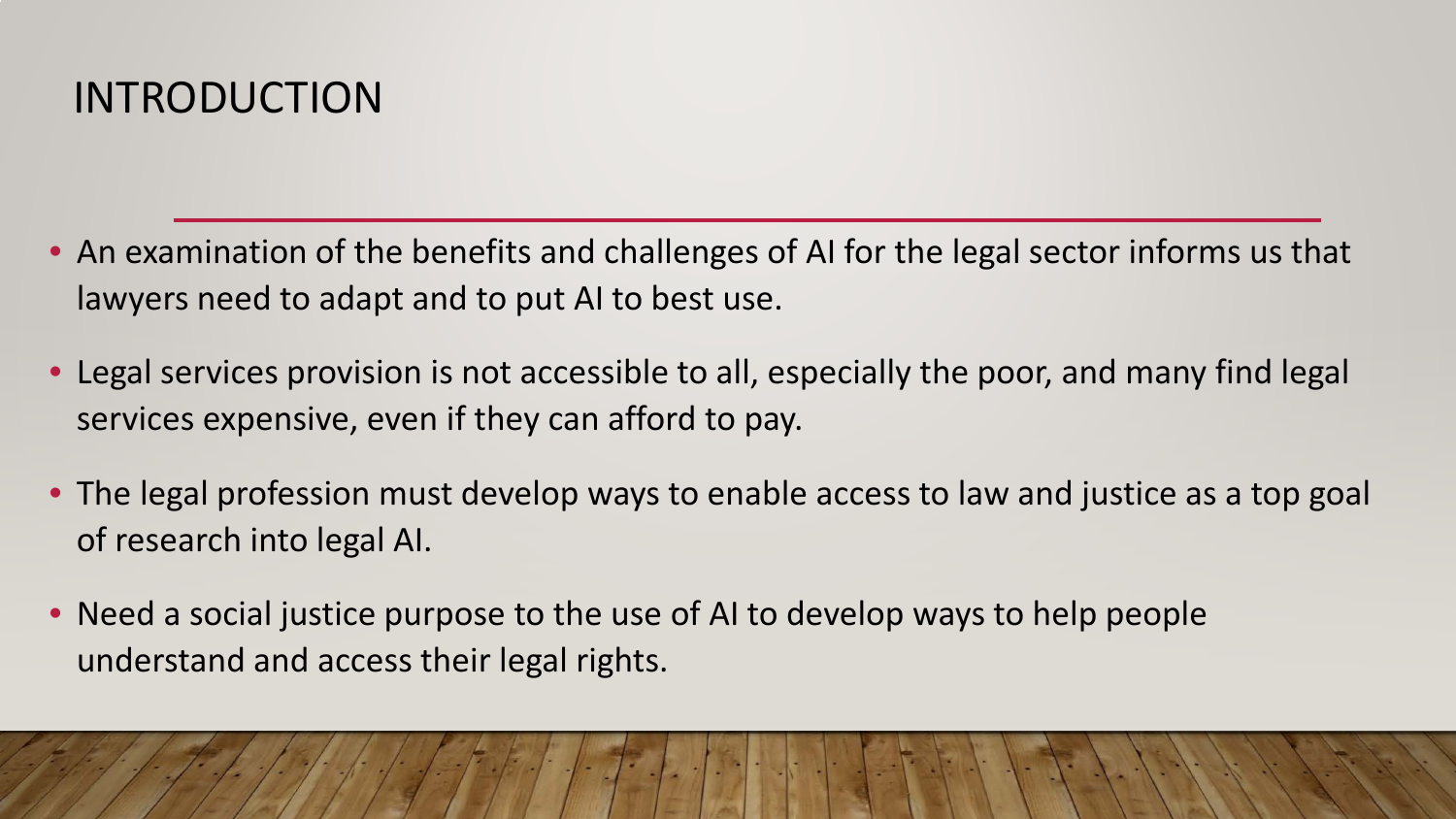### BENEFITS - CORPORATE SECTOR : SOME EXAMPLES.

- **Brainspace** is a machine learning and data visualisation technology used by City firm CMS to accelerate data analysis and review in litigation, arbitration and investigations.
- **Luminance** has developed AI which is 'trained to think like a lawyer', used by **Slaughter and May** on merger and acquisition matters, and claims to be able to automatically read and understand hundreds of pages of detailed and complex legal documents every minute.
- Luminance is designing the system to understand how lawyers think, and to draw out key findings without the need to be told what to look for.
- **Reed Smith** tested a 'cognitive computing platform' developed by software provider **RAVN Systems**, used to read, interpret and extract key provisions from a client's leases.
- It then produced a review identifying higher-risk leases that required further inspection by lawyers.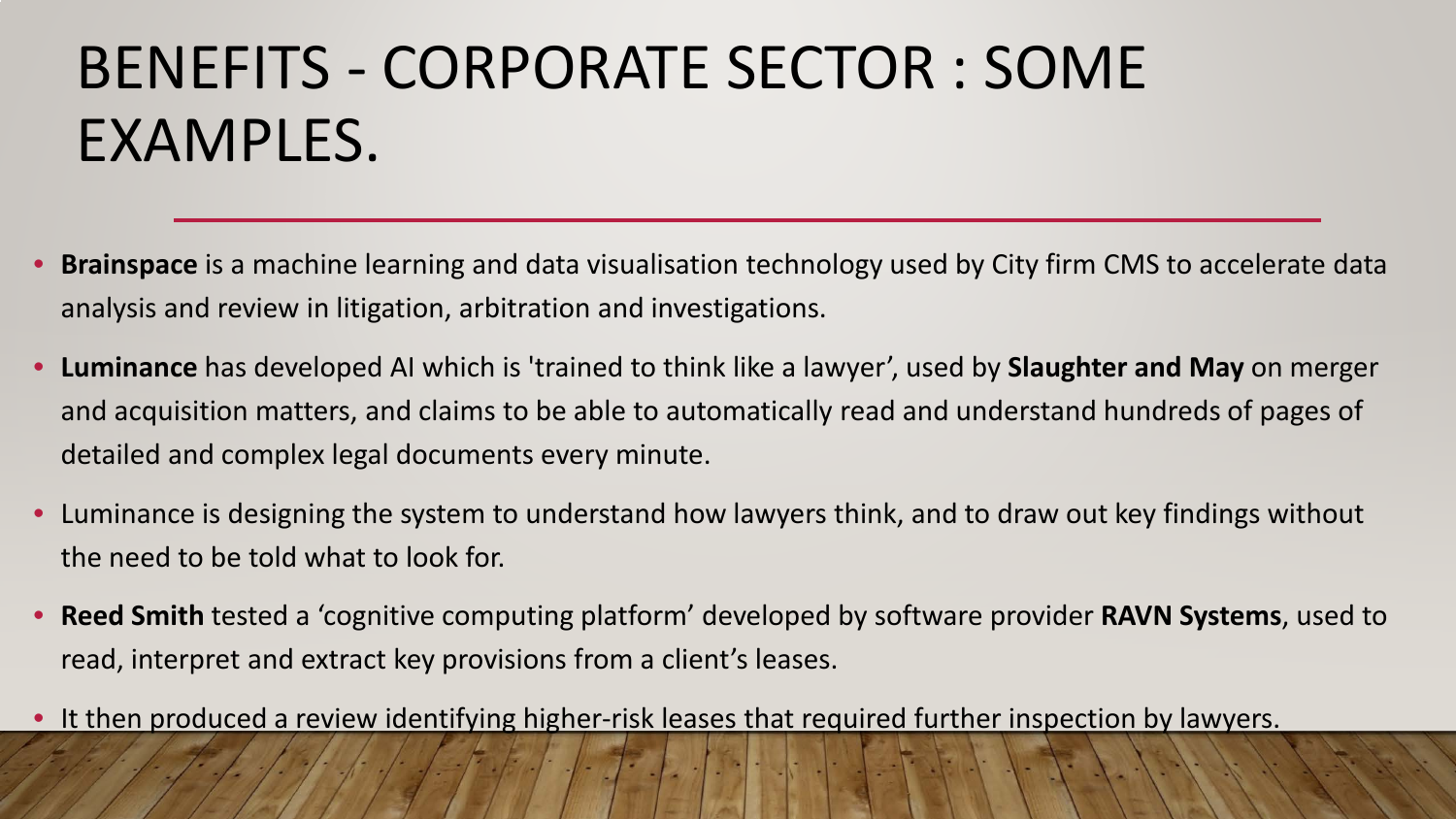## AI TO REPLACE LAWYERS?

• AI technology is unlikely to replace lawyers. The reviewing lawyer is a piece of the technology. The machine has no capacity to see nuance, which the lawyer will see.

• A poll of more than 300 attendees at the Law Society's Robots and Lawyers conference in June 2017 found that 48% of respondents' firms already use some form of AI.

• Though only 4% agreed that lawyers will eventually be replaced by robots.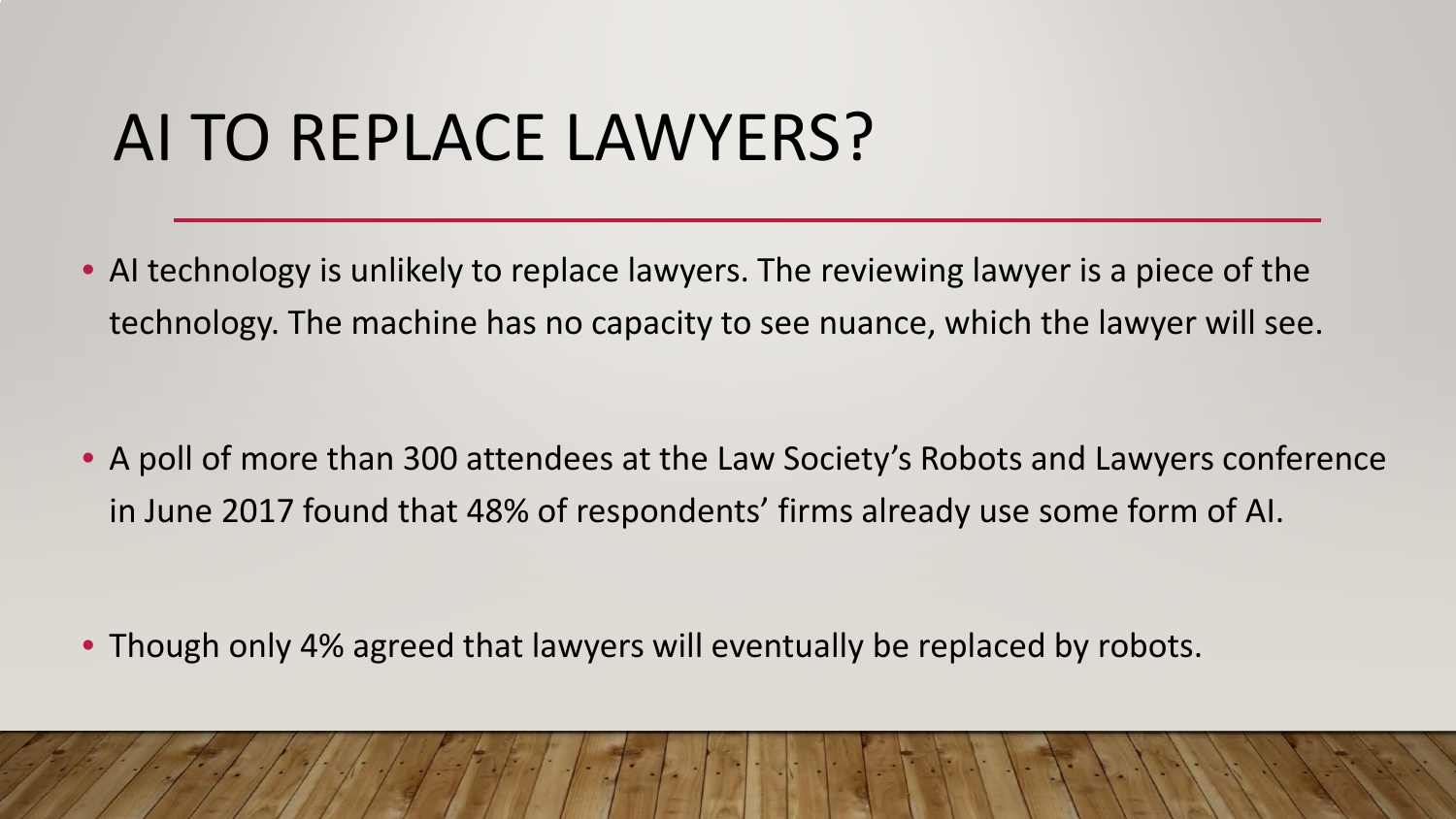### JUDICIAL DECISION MAKING

- Research conducted by the University of Liverpool suggests a decision-making algorithm could be as effective at dispensing justice as a judge.
- The university had researched a body of case law covering 32 cases.
- The programs had a 96% success rate and got only one case wrong. The technique is a 'decision support tool' to help make reasoning 'faster, more efficient and consistent', assimilating data over time.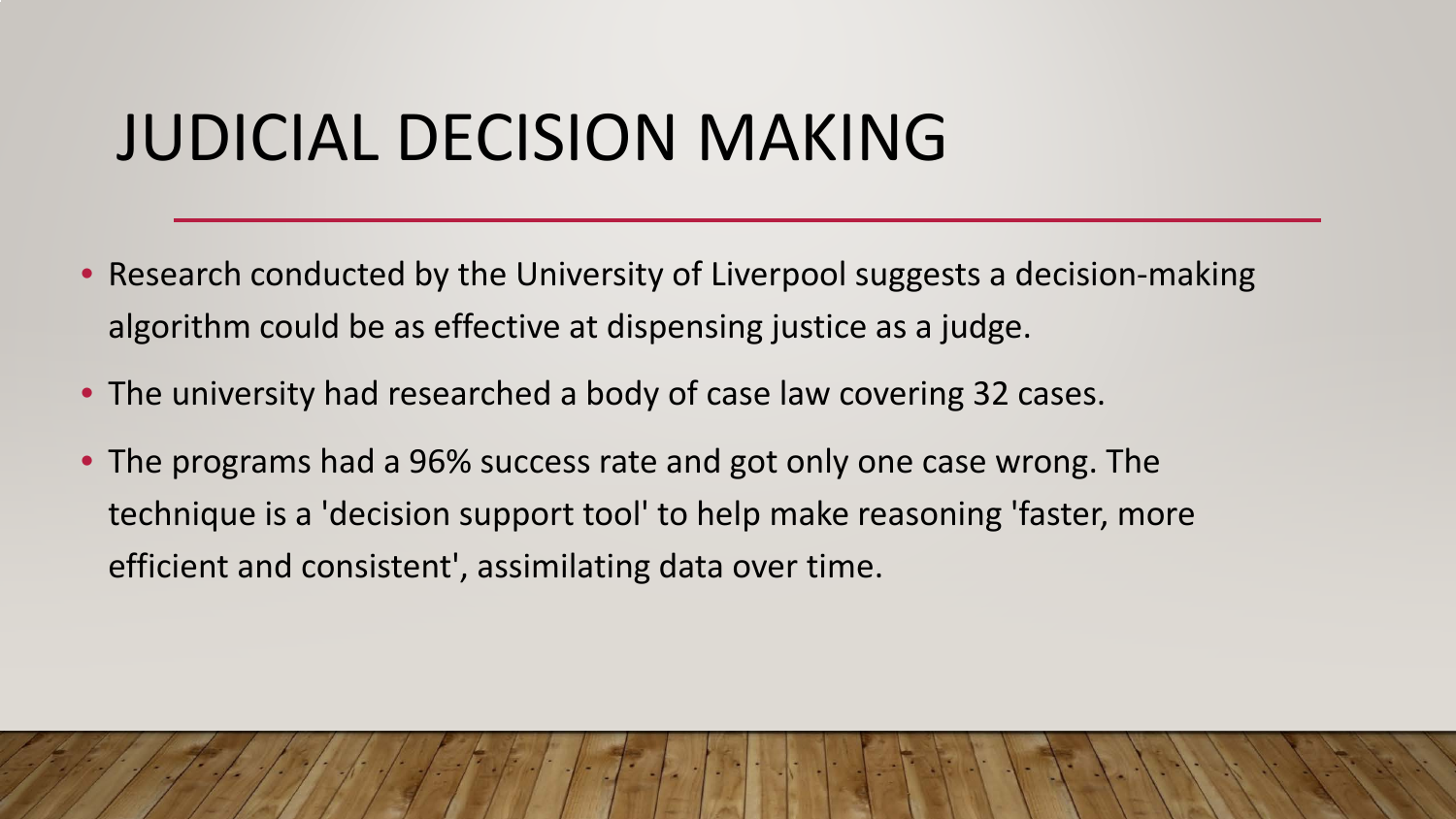#### ACCESS TO JUSTICE FOR THE POOR

- Putting AI to the service of justice.
- IUK Law Centres provide free legal advice, casework and representation to people who do not have the means to pay. In modern society, people use their phones to access information on the internet. Using this premise, tools have been developed to enable free legal services alongside community lawyers.

Currently, there are 4 categories of enablement suitable for free legal services:

- 1. Productivity tools, helping lawyers work faster.
- 2. Client self-service without advice releasing advisers for other more complex cases.
- 3. Appropriate referrals to other providers.
- 4. Remoulded services using virtual offices video advice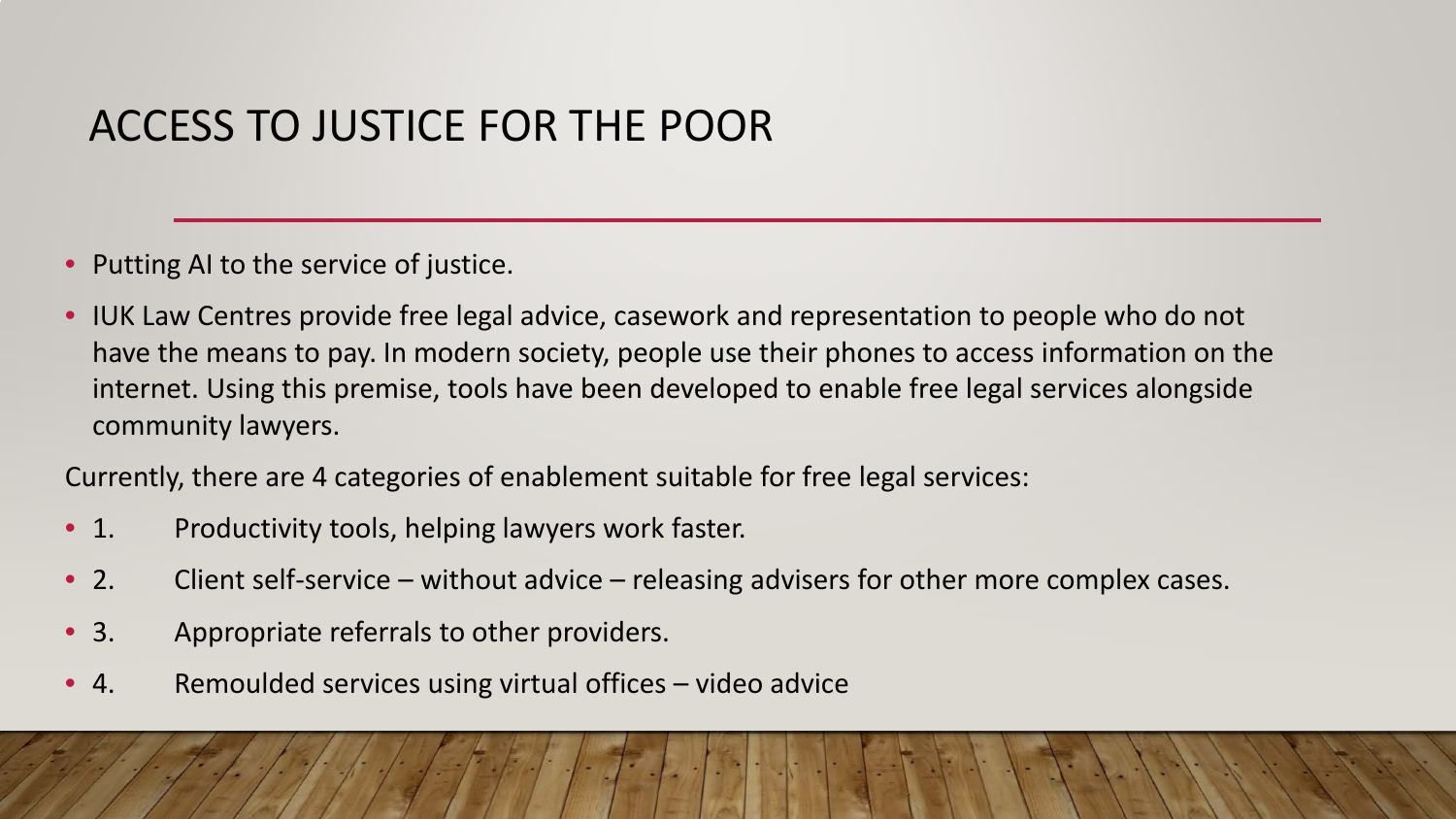### CHALLENGES

- Regulation; UK data protection legislation will give individuals a right to opt out of having automated decisions made about them when they would have a significant effect.
- Impossible to enforce unless people have a right to know how the decision was taken. There should be a right to audit the 'training data' from which the algorithm learns to spot patterns.
- On 25th May 2018 regulation by which the European Parliament, the Council of the European Union and the European Commission will come into effect with the aim of unifying data protection for all individuals within the European Union. The General Data Protection Regulations (GDPR) will simplify the regulatory environment for international business.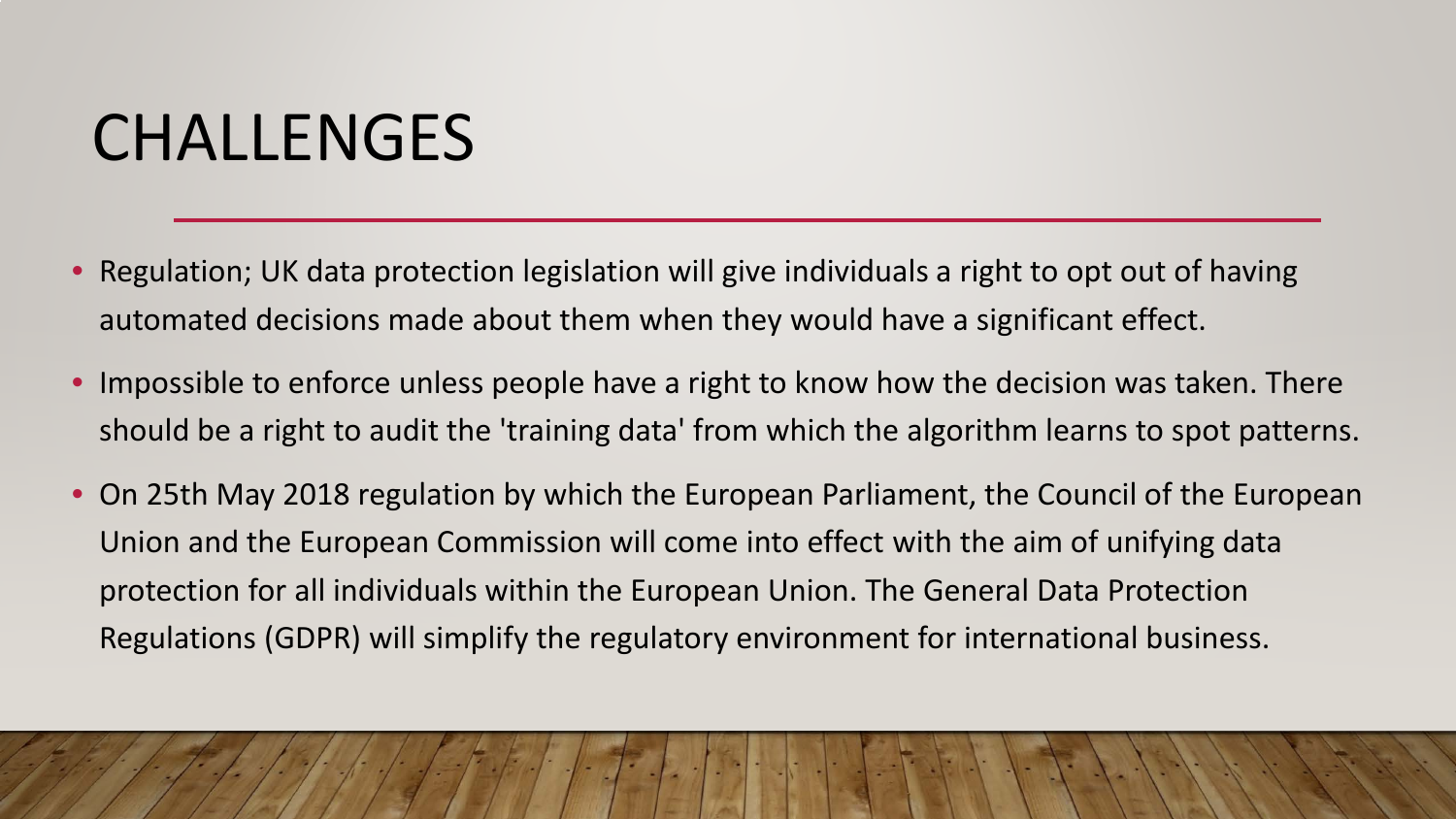#### AUTOMATED PROCESS DECISIONS USING SENSITIVE DATE

- There are potential harms of analysing data, especially when using automated-decision making and sensitive data, such as race, family status and gender.
- Concerns have been raised about the legal and ethical use of such sensitive data, when used for hiring, marketing, benefits determinations, and policing.
- Article 22 of the GDP Regulations states that individuals shall have the right not to be subject to a decision based solely on automated processing which has significant (including legal) affects.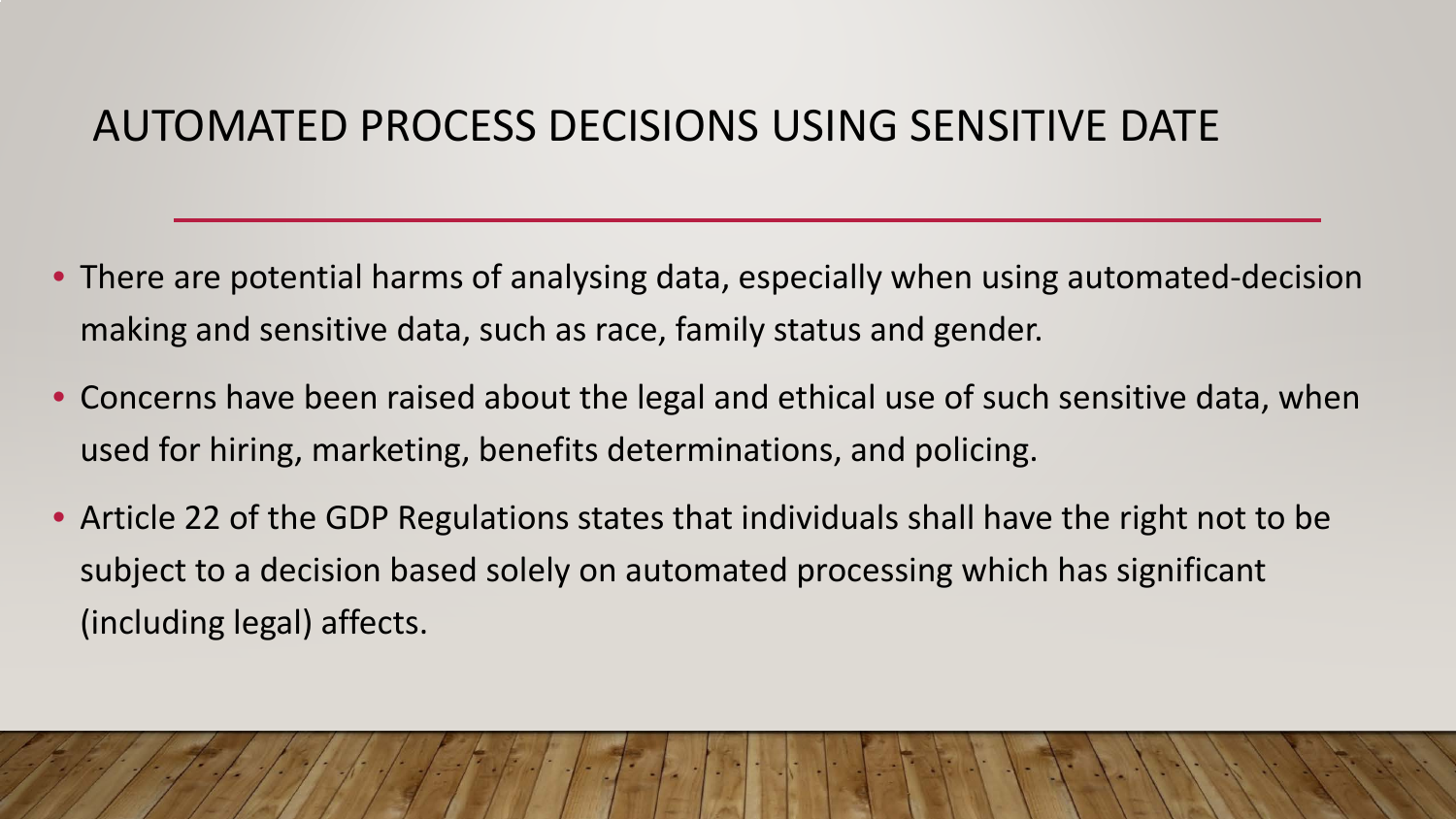## MORE CHALLENGES

- **Intellectual property**: critics believe that a small number of commercial organisations owning the data, IS unhealthy, and anti-competition.
- **Speed v risk:** increased pressures on developers and companies to make new forms of technology available rapidly in order to maximise commercial opportunities inevitably brings risks that need to be identified and mitigated.
- **Predicted loss of jobs**: Law Society of England & Wales estimats that by 2038, total employment in the sector will be 20% less, this equates to 67,000 full-time equivalent jobs lost. However, there will be new roles: legal technologists, process analysts, knowledge engineers and developers to design and implement systems.
- **Bias:** computer software can replicate human bias, because the data from which it draws information reflects human bias. An AI program is a process, in which the program's decisions are continually refined by testing against real-world data. These decisions should be probed for bias and for flaws in the data.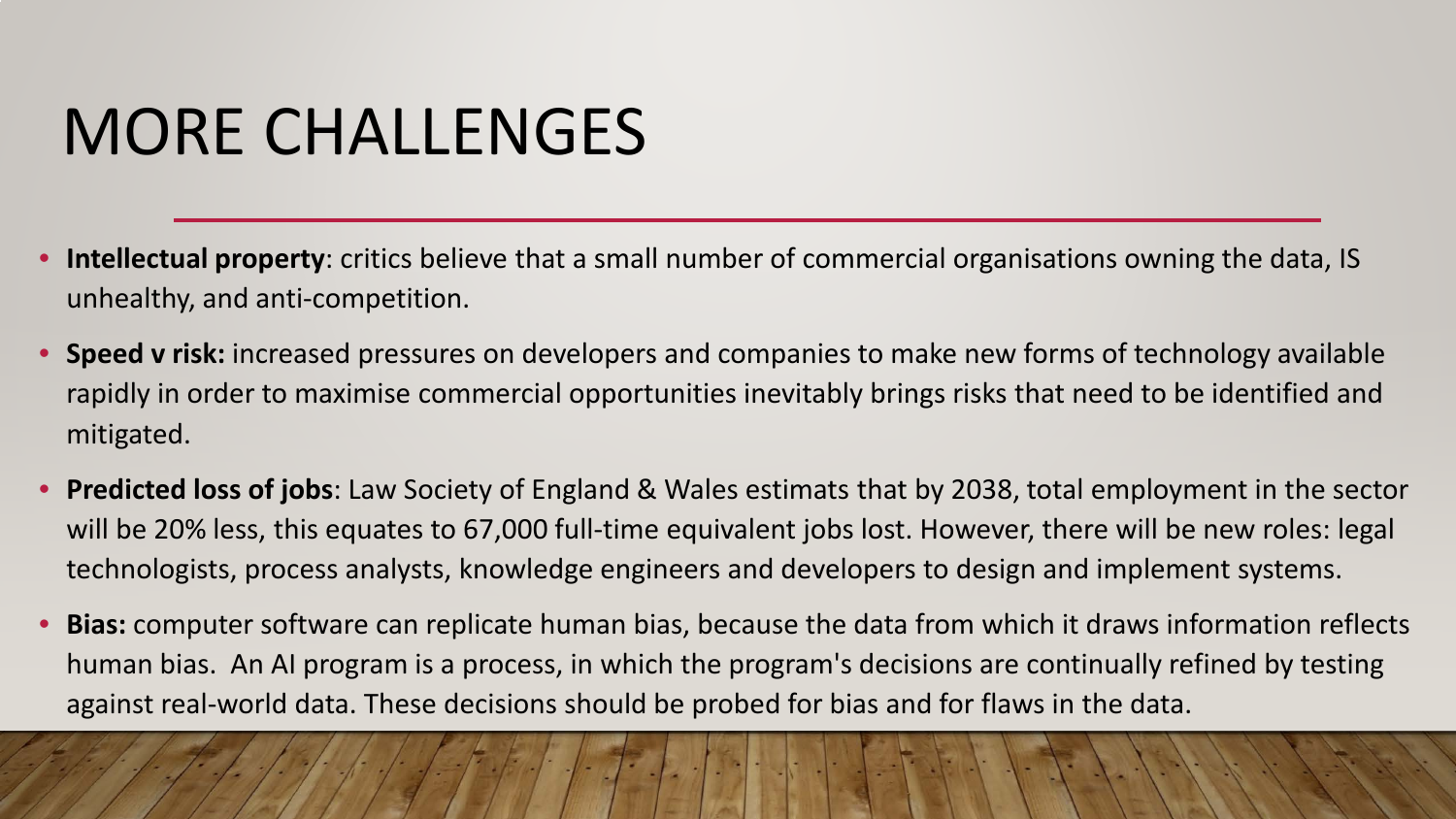# CASE STUDY THE LAWYER CHALLENGE

- The Lawyer Challenge in the UK pitted 112 lawyers against software produced by a startup company, **CaseCrunch**.
- According to CaseCrunch, the computer predicted outcomes of litigation with an accuracy of 86%, while the lawyers' average was 62.3%.
- The lawyers and Casecrunch were presented with 775 factual scenarios, and were asked to predict 'yes or no' as to whether the claim would succeed. If the question is defined precisely, machines are able to compete with and sometimes outperform human lawyers.
- Researchers at Universities in London, Sheffield and Pennsylvania have predicted judicial decisions of the European Court of Human Rights with 79% accuracy.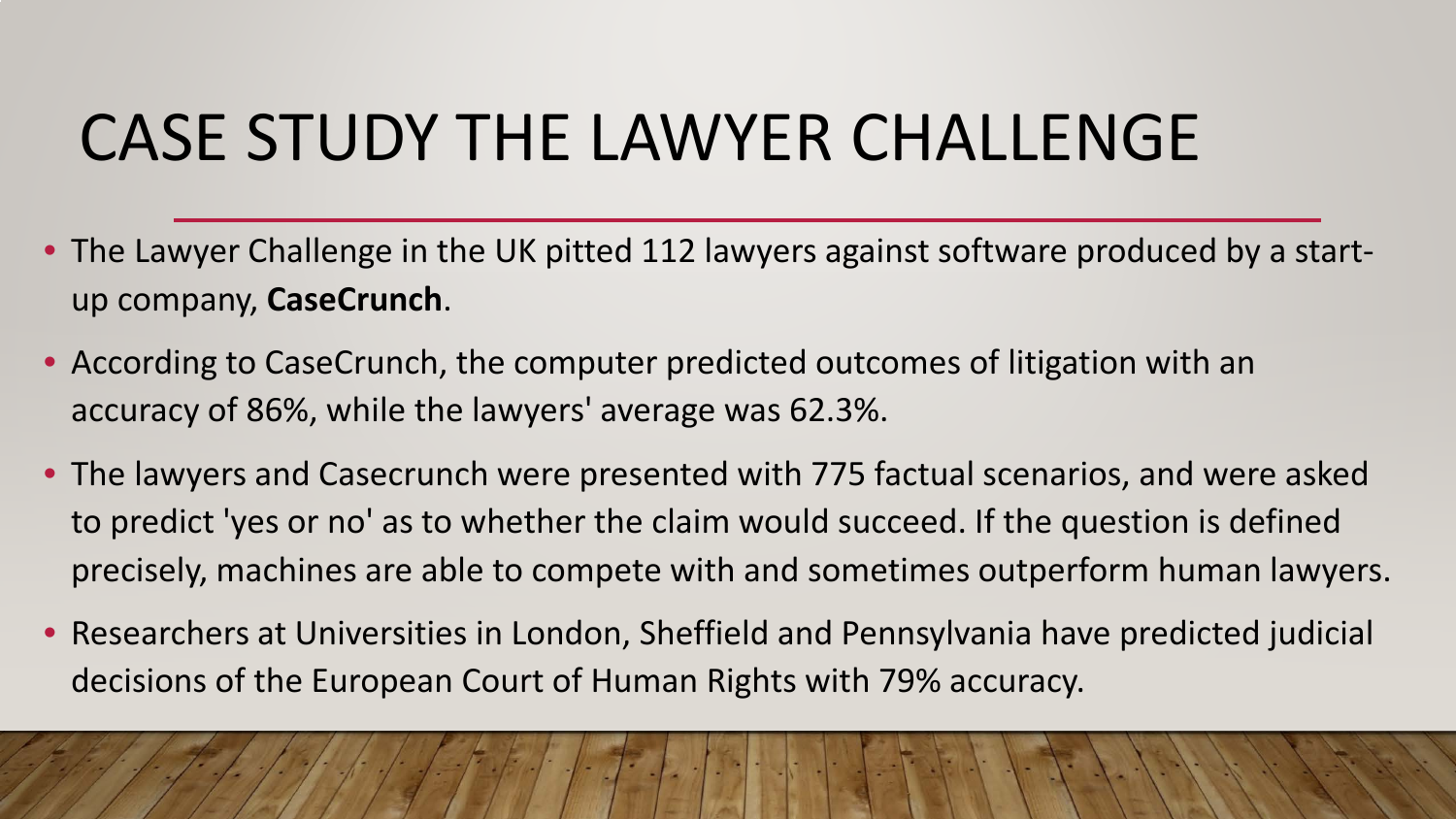# **CONCLUSION**

- In order to succeed in the AI landscape, there needs to be a revolution in lawyers' training, organisation and mindset.
- **Richard Susskind** states: "Lawyers should plan to compete with machines by focusing on legal work that favours human capabilities over artificial intelligence, or to build the machines, which would mean being directly involved in the development and sale of the new systems."
- In my university, we are adapting **training** for law students which introduces the opportunities that AI brings for them. As President of the FBE, I will continue to be involved in ensuring that our members are able to develop the required **mindset** to benefit from AI for their professional practice and for their clients.